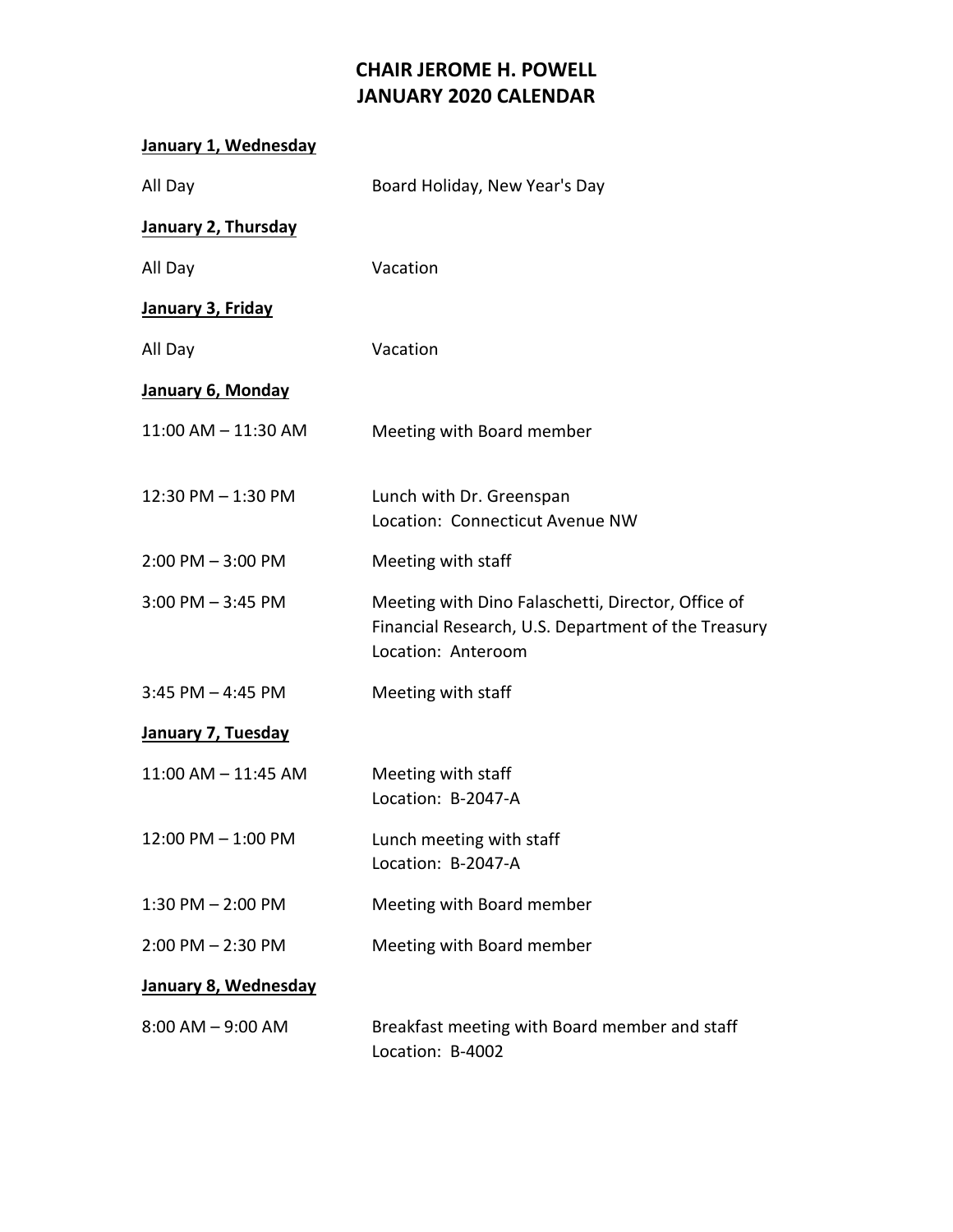| 9:30 AM – 10:30 AM                                 | Meeting with staff<br>Location: Anteroom                                                      |
|----------------------------------------------------|-----------------------------------------------------------------------------------------------|
| 10:30 AM - 11:05 AM                                | Meeting with staff                                                                            |
| 11:30 AM - 12:00 PM                                | Meeting with staff<br>Location: B-2047-A                                                      |
| 12:00 PM - 1:00 PM                                 | Lunch with David Malpass, President, World Bank<br>Location: B-4002                           |
| 2:00 PM - 2:40 PM                                  | Meeting with staff<br>Location: B-2047-A                                                      |
| 2:40 PM - 2:55 PM                                  | Meeting with Board member                                                                     |
| $3:15$ PM $-3:45$ PM                               | Meeting with Congressman Bill Huizenga (MI)<br>Location: Rayburn House Office Building        |
| 4:00 PM - 4:30 PM                                  | Meeting with Senator Ben Sasse (NE)<br>Location: Russell Senate Office Building               |
| January 9, Thursday                                |                                                                                               |
| 8:00 AM - 9:00 AM                                  | <b>Breakfast with Secretary Mnuchin</b><br>Location: Treasury                                 |
| 10:00 AM - 10:10 AM                                | Phone call with Agustin Carstens, General Manager Bank<br>for International Settlements (BIS) |
| 11:00 AM - 11:30 AM                                | Meeting with Congressman Gregory Meeks (NY)<br>Location: Rayburn House Office Building        |
| 1:00 PM - 1:30 PM                                  | Meeting with staff                                                                            |
| 2:30 PM - 3:00 PM                                  | Phone call with FR Bank President                                                             |
| 3:00 PM - 3:30 PM                                  | Meeting with staff                                                                            |
| <u>January 10, Friday</u>                          |                                                                                               |
| All Day                                            | No appointments scheduled                                                                     |
| January 12, Sunday (Basel, Switzerland local time) |                                                                                               |
| 11:00 AM - 11:30 AM                                | Meeting with Mark Carney, Governor, Bank of England<br>Location: BIS Tower                    |
| 12:30 PM - 1:30 PM                                 | Lunch with Agustin Carstens, General Manager, BIS                                             |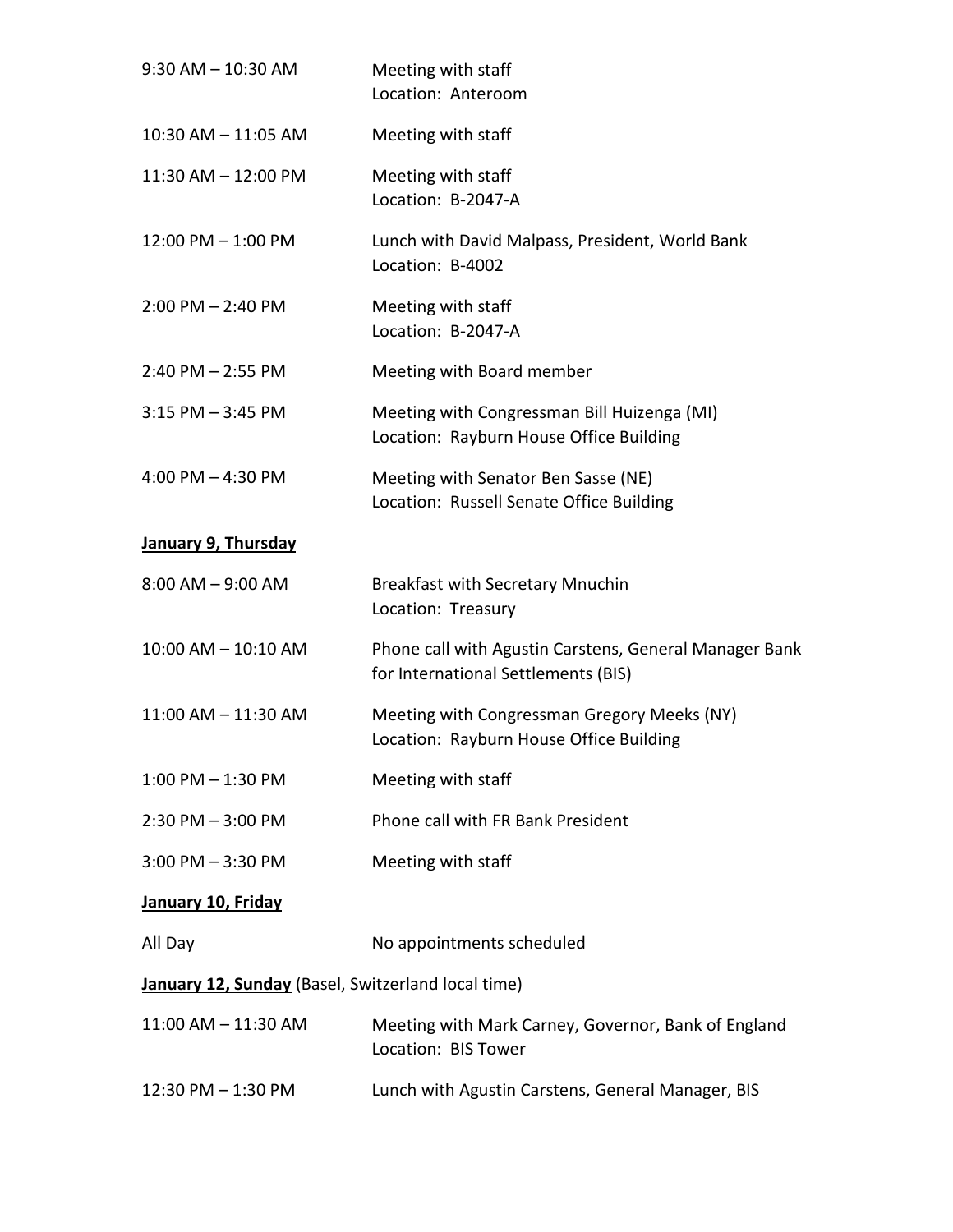|                                                    | Location: BIS                                                                                   |
|----------------------------------------------------|-------------------------------------------------------------------------------------------------|
| $4:30$ PM $-5:15$ PM                               | Meeting with staff of the Monetary and Economic<br>Department<br>Location: BIS                  |
| $5:15$ PM $-5:45$ PM                               | Meeting with Board Secretariat<br>Location: BIS                                                 |
| $7:00$ PM $-8:00$ PM                               | Meeting of the Economic Consultative Committee,<br>Location: BIS                                |
| $8:00$ PM $-9:30$ PM                               | Informal dinner for Governors of the Economic<br><b>Consultative Committee</b><br>Location: BIS |
| January 13, Monday (Basel, Switzerland local time) |                                                                                                 |
| $7:30$ AM $-9:00$ AM                               | <b>Central Bank Governance Group Meeting</b><br>Location: BIS                                   |
| $9:30$ AM $- 12:00$ PM                             | <b>Global Economy Meeting</b><br>Location: BIS                                                  |
| 12:30 PM - 1:30 PM                                 | <b>Buffet luncheon</b><br>Location: BIS                                                         |
| $2:00$ PM $-3:00$ PM                               | <b>Meeting of Governors</b><br>Location: BIS                                                    |
| $3:30$ PM $-4:30$ PM                               | Meeting of the Board of Directors<br>Location: BIS                                              |
| $7:00$ PM $-8:30$ PM                               | Informal dinner<br>Location: Bls                                                                |
| January 14, Tuesday                                |                                                                                                 |
| All Day                                            | No appointments scheduled                                                                       |
| January 15, Wednesday                              |                                                                                                 |
| $8:00$ AM $-$ 9:00 AM                              | <b>Breakfast with media</b><br>Location: B-4002                                                 |
| 12:00 PM - 1:30 PM                                 | Meeting with media                                                                              |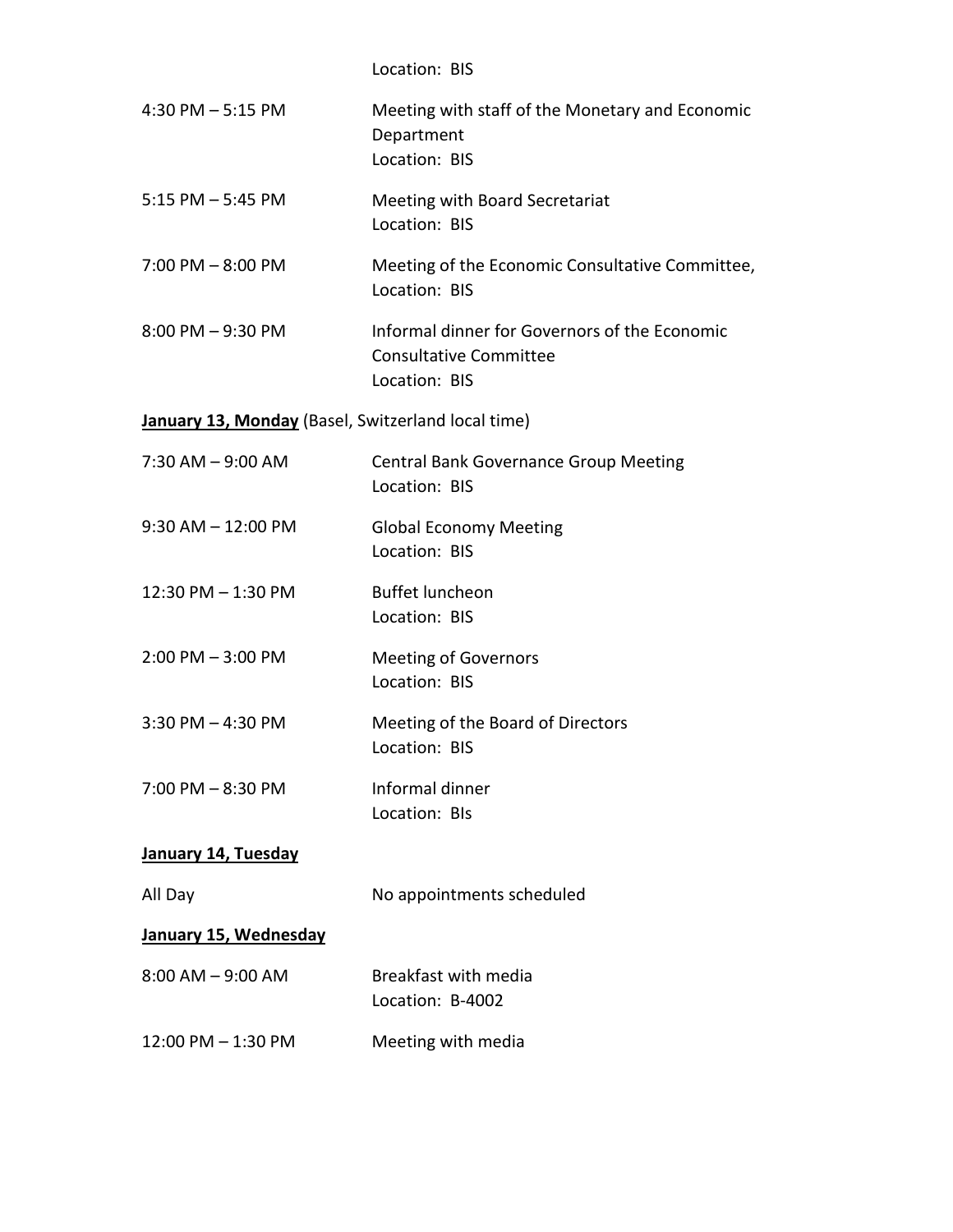| $2:00$ PM $- 2:30$ PM     | Meeting with staff                                                                                 |
|---------------------------|----------------------------------------------------------------------------------------------------|
| $2:30$ PM $-3:30$ PM      | American Bankers Association Economic Advisory<br><b>Committee Meeting</b><br>Location: Board Room |
| January 16, Thursday      |                                                                                                    |
| $8:00$ AM $-$ 9:00 AM     | <b>Breakfast with Secretary Mnuchin</b><br>Location: B-4002                                        |
| $9:30$ AM $- 10:00$ AM    | Meeting with staff                                                                                 |
| 10:00 AM - 10:45 AM       | Meeting with staff<br>Location: Anteroom                                                           |
| $11:00$ AM $- 11:30$ AM   | Meeting with staff                                                                                 |
| 11:30 AM - 12:00 PM       | Meeting with staff                                                                                 |
| 12:00 PM - 1:00 PM        | <b>Council of Economic Advisers Luncheon</b><br>Location: B-4002                                   |
| $3:00$ PM $-$ 4:00 PM     | Meeting with staff<br>Location: Anteroom                                                           |
| 4:00 PM $-$ 4:30 PM       | Meeting with Board member                                                                          |
| January 17, Friday        |                                                                                                    |
| $9:30$ AM $-9:45$ AM      | Phone call with Governor Rehn, Bank of Finland                                                     |
| <b>January 20, Monday</b> |                                                                                                    |
| All Day                   | Board holiday - Martin Luther King Day                                                             |
| January 21, Tuesday       |                                                                                                    |
| 10:00 AM - 11:15 AM       | <b>Board Meeting</b><br>Location: Board Room                                                       |
| $1:00$ PM $- 2:00$ PM     | Meeting with staff<br>Location: B-2047-A                                                           |
| $2:00$ PM $-3:00$ PM      | Meeting with staff<br>Location: B-2047-A                                                           |
| $3:30$ PM $- 4:00$ PM     | Meeting with Board member                                                                          |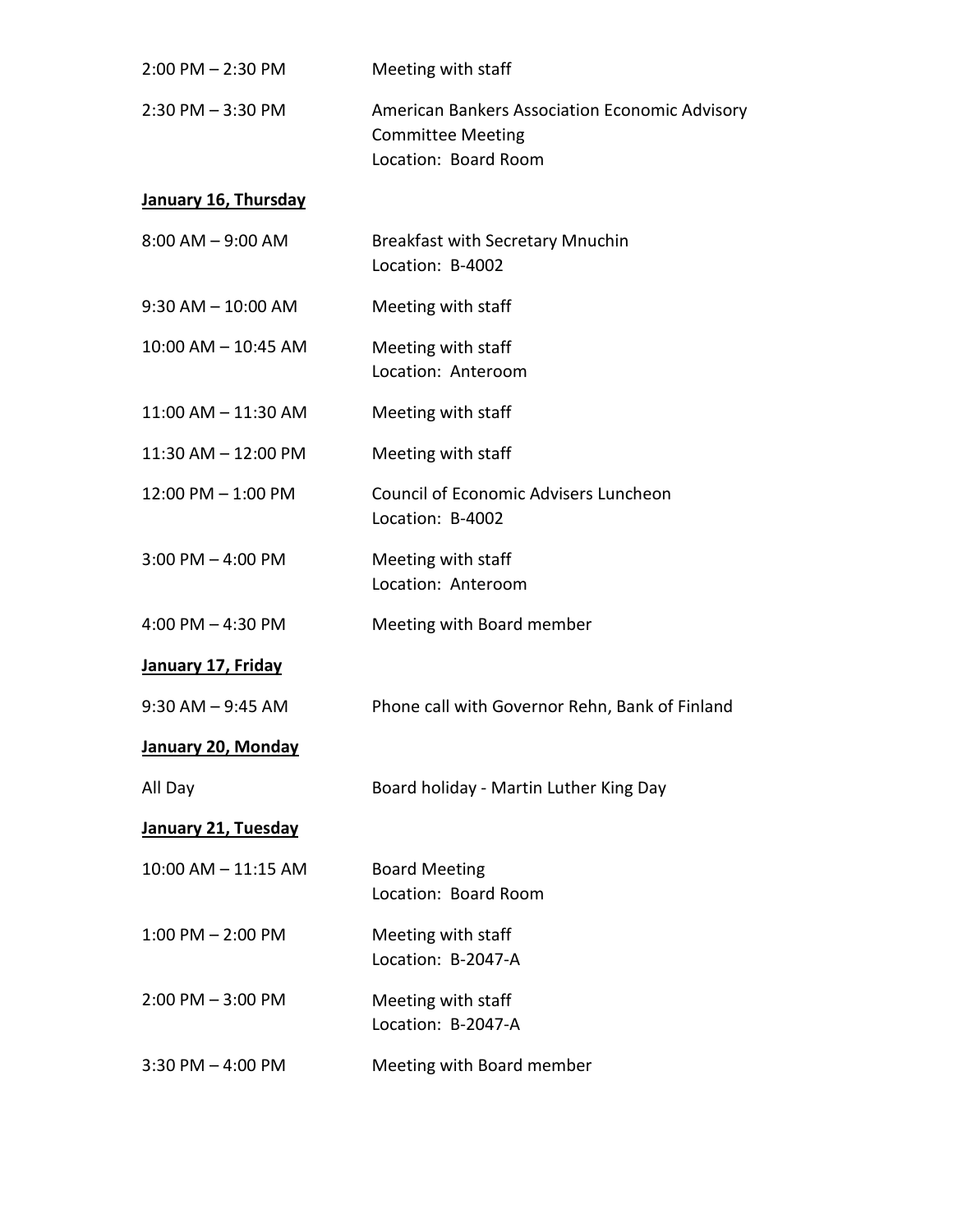| 4:00 PM $-$ 5:00 PM       | Meeting with staff<br>Location: Special Library        |
|---------------------------|--------------------------------------------------------|
| $5:00$ PM $-6:00$ PM      | Meeting with staff                                     |
| January 22, Wednesday     |                                                        |
| $9:30$ AM $- 10:00$ AM    | Phone call with Agustin Carstens, General Manager, BIS |
| 10:00 AM - 11:00 AM       | <b>Board Briefing</b><br>Location: Board Room          |
| 12:00 PM - 1:00 PM        | Lunch meeting with staff<br>Location: B-2047-A         |
| $1:30$ PM $-3:00$ PM      | Meeting with staff<br>Location: Anteroom               |
| $3:00$ PM $-$ 4:00 PM     | Meeting with staff<br>Location: B-2047-A               |
| $4:10$ PM $- 4:30$ PM     | Meeting with staff                                     |
| 4:30 PM $-$ 5:00 PM       | Phone call with Board Member and FR Bank President     |
| $5:00$ PM $-5:30$ PM      | Meeting with Board member                              |
| January 23, Thursday      |                                                        |
| $9:00$ AM $-$ 11:15 AM    | Meeting with staff<br>Location: Anteroom               |
| $1:00$ PM $-1:30$ PM      | Meeting with staff                                     |
| $1:30$ PM $- 2:00$ PM     | Phone call with FR Bank President                      |
| $3:00$ PM $-3:30$ PM      | Phone call with FR Bank President                      |
| $3:30$ PM $-$ 4:00 PM     | Phone call with FR Bank President                      |
| 4:30 PM $-5:00$ PM        | Phone call with FR Bank President                      |
| <b>January 24, Friday</b> |                                                        |
| $9:00$ AM $-9:30$ AM      | Phone call with FR Bank President                      |
| $9:30$ AM $- 10:00$ AM    | Phone call with FR Bank President                      |
| $10:00$ AM $- 10:30$ AM   | Phone call with FR Bank President                      |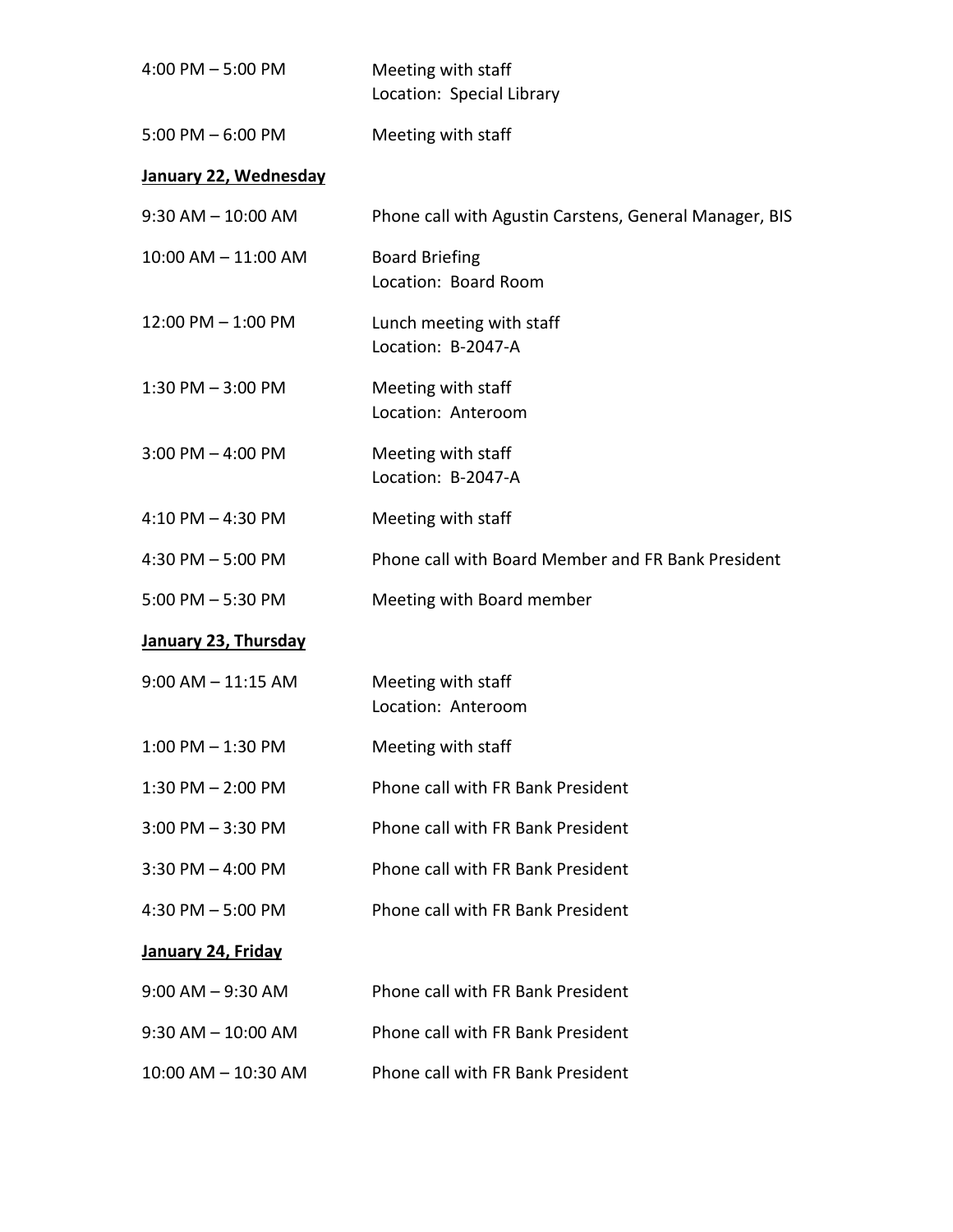| 10:30 AM - 11:00 AM    | Phone call with FR Bank President                                             |
|------------------------|-------------------------------------------------------------------------------|
| 11:00 AM - 11:30 AM    | Phone call with FR Bank President                                             |
| $1:00$ PM $- 1:30$ PM  | Phone call with Mark Carney, Governor, Bank of England                        |
| $1:30$ PM $- 2:00$ PM  | Meeting with Board member                                                     |
| $2:00$ PM $- 2:30$ PM  | Meeting with Board member                                                     |
| $2:30$ PM $-3:00$ PM   | Phone call with FR Bank President                                             |
| $3:30$ PM $-$ 4:00 PM  | Phone call with FR Bank President                                             |
| January 27, Monday     |                                                                               |
| 10:00 AM - 11:20 AM    | Meeting with staff<br>Location: Anteroom                                      |
| 11:30 AM - 12:00 PM    | Meeting with FR Bank President                                                |
| $1:00$ PM $-1:12$ PM   | Phone call with Christine Lagarde, President, European<br><b>Central Bank</b> |
| $1:25$ PM $-1:35$ PM   | Phone call with Secretary Mnuchin                                             |
| $2:45$ PM $-3:00$ PM   | Meeting with Board member                                                     |
| January 28, Tuesday    |                                                                               |
| $10:00$ AM $-5:00$ PM  | <b>FOMC Meeting</b><br>Location: Board Room                                   |
| $5:30$ PM $- 7:00$ PM  | <b>FOMC Reception and Dinner</b><br>Location: West Court Cafe                 |
| January 29, Wednesday  |                                                                               |
| $9:00$ AM $- 12:00$ PM | <b>FOMC Meeting</b><br>Location: Board Room                                   |
| 12:00 PM - 1:00 PM     | Meeting with staff<br>Location: B-2047-A                                      |
| $2:30$ PM $-3:30$ PM   | <b>FOMC Press Conference</b><br>Location: Level B-1, Room 200B                |
|                        |                                                                               |

**January 30, Thursday**